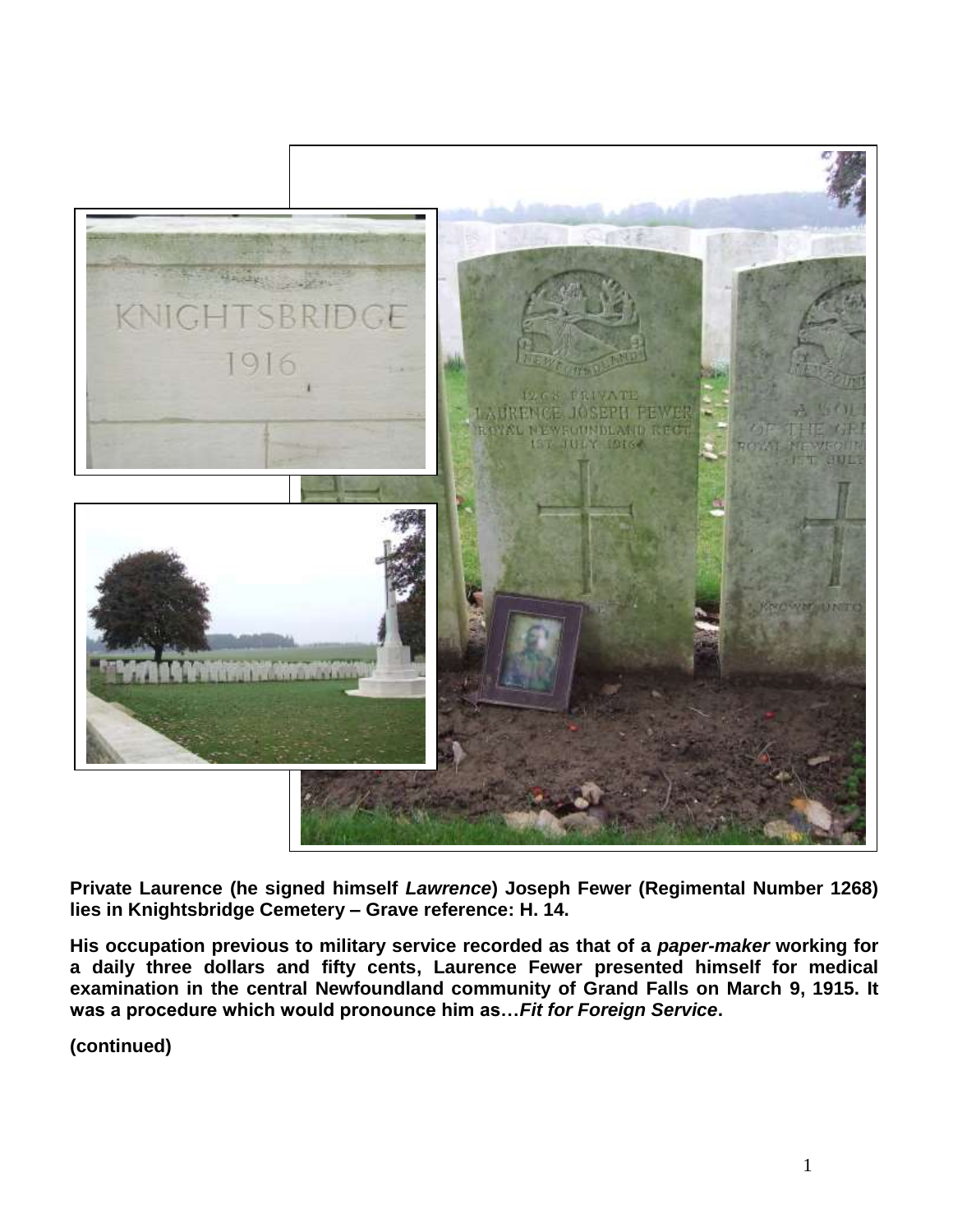**Having then travelled by train to St. John's, capital city of the Dominion of Newfoundland, at some time during the six days that followed, he enlisted at the** *Church Lads Brigade Armoury* **on Harvey Road – engaged at the private soldier's rate of a single dollar per diem, plus a daily ten-cent** *Field Allowance* **– on March 15.**

**Two further weeks were now to pass after his enlistment before, on March 29, he would undertake his attestation, to swear his** *Oath of Allegiance***, the concluding official formality. At that moment Laurence Joseph Fewer became…***a soldier of the King***.**

**A final period of three weeks and three days now elapsed. Then, on April 22, 1915, Private Fewer, Number 1268, embarked in the harbour at St. John's for…***overseas service***…with the two-hundred forty-nine officers and…***other ranks***…of 'E' Company onto the Bowring Brothers' vessel** *Stephano* **en route for Halifax.** 

**There appear to be no details of how or where he may have spent that intervening period before taking ship for…***overseas service***: he may have returned home to Placentia – or perhaps even temporarily to work in Grand Falls – but this is mere speculation.** 

**Having arrived in Halifax, on April 24 at eleven-thirty in the evening the detachment began its trans-Atlantic passage on board the trans-Atlantic liner SS** *Missanabie* **from Nova Scotia to Liverpool. The vessel arrived in that English west-coast port-city on May 2 or 3 – the two dates are recorded although the second may well have been the date of disembarkation.** 

**The Newfoundlanders on this occasion had sailed from Halifax in the company of the Canadian Army Service Corps**  *Railway Supply Depot***.**

**(Right above:** *The image of 'Stephano' passing through the Narrows of St. John's Harbour is shown by courtesy of the Provincial Archives***.)**

**(Right:** *The image of 'Missanabie' is from the Old Ship Picture Galleries website. The vessel was of the Canadian Pacific Line and, although transporting troops during the Great War, did so as part of her commercial services which continued during the conflict. On September 9, 1918, she was torpedoed and sunk off the south coast of Ireland with the loss of forty-five lives***.)**

**From Liverpool the contingent travelled northwards by train to the Scottish capital, Edinburgh where, on May 4, 'E' Company joined 'A', 'B', 'C' and 'D' Companies which had already taken up station as the garrison at the historic Castle, the first troops from outside the British Isles ever to do so.**

**(Right:** *The venerable bastion of Edinburgh Castle dominates the Scottish capital from its hill in the centre of the city***. – photograph from 2011)**





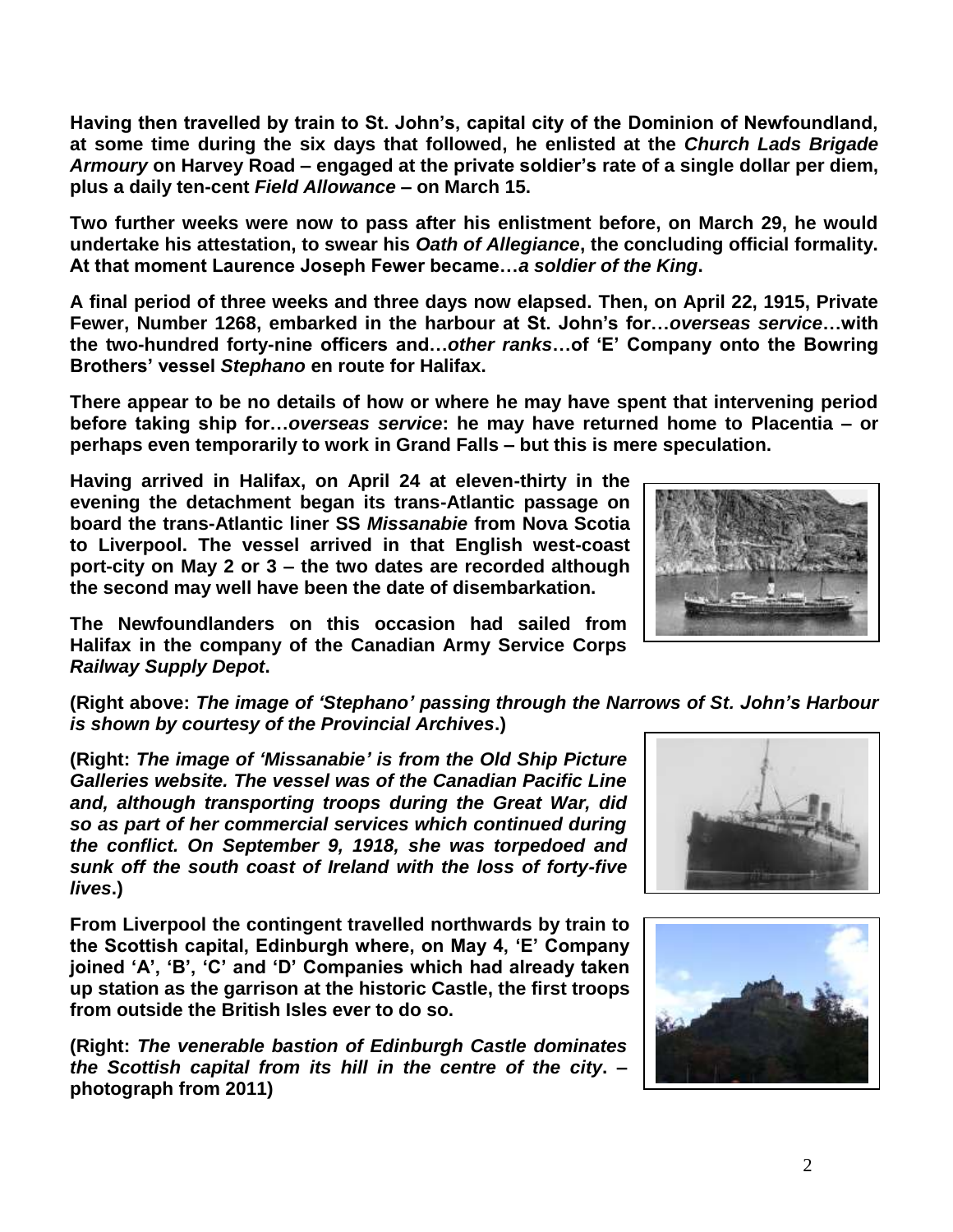**Private Fewer's 'E' Company, however, was to have but a few days to savour the charms of the Scottish capital.**

**\* \* \* \* \***

**Some seven months before that May 4, in the late summer and early autumn of 1914 there had been a period of training of five weeks on the shores of** *Quidi Vidi Lake* **in the east end of St. John's for the newly-formed Newfoundland Regiment's first recruits – these to become 'A' and 'B' Companies - during which time the authorities had also been preparing for the Regiment's transfer overseas.**

**This first Newfoundland contingent was to embark on October 3, in some cases only days after a recruit's enlistment and/ or attestation. To become known to history as the** *First Five Hundred* **and also as the** *Blue Puttees***, on that day they had boarded the Bowring Brothers' vessel** *Florizel* **awaiting in St. John's Harbour.**

**(Right above:** *The image of Florizel at anchor in the harbour at St. John's is by courtesy of Admiralty House Museum***.)**

**The ship had sailed for the United Kingdom on the morrow, October 4, 1914, to its rendezvous with the convoy carrying the 1st Canadian Division overseas, off the south coast of the Island.** 

**(Right:** *Fort George, constructed in the latter half of the eighteenth century, still serves the British Army to this day***. – photograph from 2011)**

**Once having disembarked in the United Kingdom this first Newfoundland contingent was to train in three venues during the late autumn of 1914 and then the winter of 1914-1915: firstly in southern England on the** *Salisbury Plain***; then in Scotland at** *Fort George* **– on the**  *Moray Firth* **close to Inverness; and lastly at** *Edinburgh Castle* **– where, as recorded beforehand, it was to provide the first garrison from outside the British Isles.** 

**Only days after 'A' and 'B' Companies had taken up their posting there, on February 16 of 1915, 'C' Company – the first re-enforcements for the original contingent\* - would arrive directly – through Liverpool of course - from Newfoundland. On the final day of the month of March it had been the turn of 'D' Company to arrive – they via Halifax as well as Liverpool – to report…***to duty***…at Edinburgh.**

*\*This contingent, while a part of the Newfoundland Regiment, was not yet a battalion and would not be so for a further five months – as will be seen below.*

**\* \* \* \* \***

**Seven days after the arrival of Private Fewer's 'E' Company in the Scottish capital, on May 11 the entire Newfoundland contingent was ordered elsewhere.** 



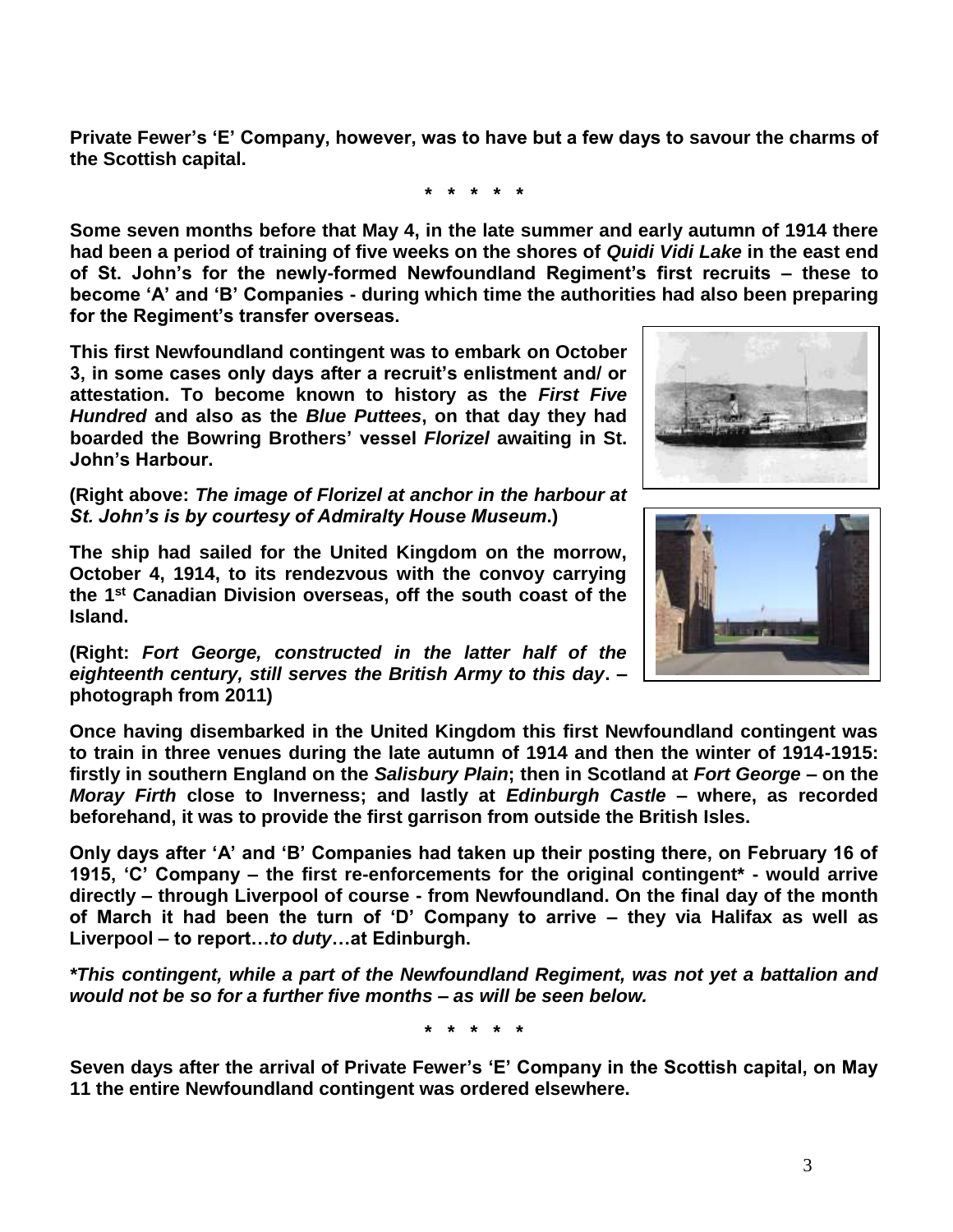**On that day, seven weeks into spring – although in Scotland there was apparently still snow - the unit was dispatched to** *Stobs Camp***, all under canvas and south-eastwards of Edinburgh, in the vicinity of the town of Hawick.**

**It was to be at** *Stobs Camp* **that the Newfoundland contingent would eventually receive the re-enforcements from home – 'F' Company which arrived on July 10, 1915 - that would bring its numbers up to that of British Army establishment battalion strength\*. On that date the newly-formed 1st Battalion of the Newfoundland Regiment was thus now available to be ordered on…***active service***.**

**(Right:** *The Newfoundland Regiment marches past on the training ground at Stobs Camp and is presented with its Colours on June 10, 1915.* **– by courtesy of Reverend Wilson Tibbo and Mrs. Lillian Tibbo)**

**\****This was approximately fifteen hundred, sufficient to furnish four 'fighting' companies, two re-enforcement companies and a headquarters staff.*

**At the beginning of that August of 1915, the four senior Companies, 'A', 'B', 'C' and 'D', were then sent south from** *Stobs Camp* **to undergo a final two weeks of training, as well as an inspection by the King, at**  *Camp Aldershot***. This force, now the 1st Battalion of the Newfoundland Regiment, was thereupon attached to the 88th Brigade of the 29th Division of the (British) Mediterranean Expeditionary Force.**

**(Right:** *George V, by the Grace of God, of the United Kingdom of Great Britain and Ireland and of the British Dominions beyond the Seas, King, Defender of the Faith, Emperor of India* **– the photograph is from** *Bain News Services* **via the** *Wikipedia* **web-site.)**

**Meanwhile the two junior Companies, 'E' – as seen, the last arrived at Edinburgh - and the aforementioned 'F', were ordered transferred to Scotland's west coast, to Ayr, there to provide the nucleus of the newly-forming 2nd (***Reserve***) Battalion.**

**The Depot was to be Private Fewer's home for the next three months.**

**At the end of this summer of 1915, the once-Royal Borough of Ayr on Scotland's west coast was to begin to serve as the overseas base for the 2 nd (***Reserve***) Battalion of the Newfoundland Regiment from where – as of November of 1915 and up until January of 1918 - re-enforcement drafts from home were to be despatched to bolster the 1st Battalion's numbers, at first to the Middle East and then later to the**  *Western Front***.**

**(Right above:** *An aerial view of Ayr, likely from the period between the Wars: Newton-on Ayr where were quartered the 'other ranks' to the left of the River Ayr and the Royal Borough where were housed the officers, to the right***. – courtesy of the** *Carnegie Library***)**





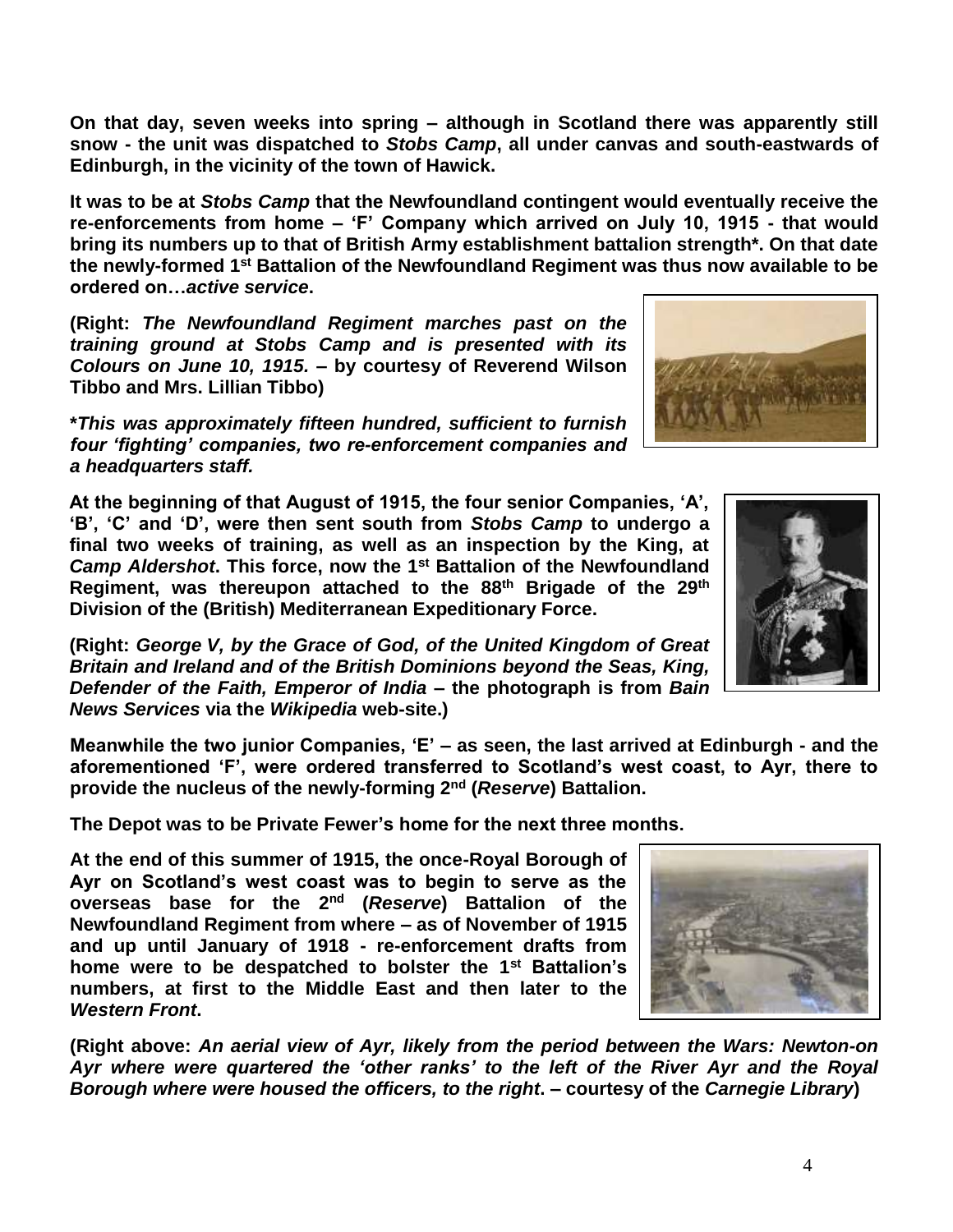**(Right below:** *The High Street in Ayr as shown on a postcard of the time, the imposing Wallace Tower – it stands to this day (2017) - dominating the scene* **– by courtesy of Reverend Wilson Tibbo and Mrs Lillian Tibbo.**

**Private Fewer had enlisted for the limited time of a single year. Most of his fellow recruits during the time spent at Ayr were prevailed upon to re-enlist. And while in the case of Private Fewer this event does not appear among his documents, it is quite possible this this was where and when it came about\* – as it surely must have done\*\*: Recruits who did not re-enlist were to be on their way home before the…***First Battle of the Somme***.**

**\****At the outset of the War, perhaps because it was felt by the authorities that it would be a conflict of short duration, the recruits enlisted for only a single year. As the War progressed, however, this was obviously going to cause problems and the men were encouraged to re-enlist***.** *Later recruits signed on for the 'Duration' at the time of their enlistment.*

*\*\*One paper has Private Fewer as re-enlisted on May 29, 1915, which is most unlikely. The same file also has him embarking in St. John's on April 30, 1915, which is patently incorrect.*

**It was not until the fourteenth – some sources cite the thirteenth - day of November of 1915 that the 1st Reenforcement Draft from Ayr – Private Fewer among its ranks passed through the English south-coast naval establishment of Devonport to embark onto His Majesty's Transport**  *Olympic***, sister ship of the ill-fated** *Titanic* **and of the almost equally ill-fated** *Britannic* **– that ship to be sunk in November of 1916.** 

**The 1st Draft was en route to** *Gallipoli***.** 

**(Right above:** *HM Transport Olympic on the right lies at anchor along with HM Hospital Ship Aquitania, centre, at Mudros Bay in the autumn of 1915.* **– from a photograph from the**  *Imperial War Museum, London***)**

**At the end of the month,** *Olympic* **entered** *Mudros Bay* **on the Greek island of Lemnos, the site being used - since it was only some fifty kilometres distant from the fighting - by the Allies as an advanced base and medical complex for the** *Gallipoli Campaign***.**

**The one-hundred Newfoundland re-enforcements were subsequently embarked onto a smaller vessel for the journey to** *Suvla Bay* **on the northern coast of the Peninsula. There they were to land on a rocky surface – in contrast to the sand of the other landing areas designated as…***Kangaroo Beach.*

**From there the newcomers would move forward to the not-distant Newfoundland positions.**



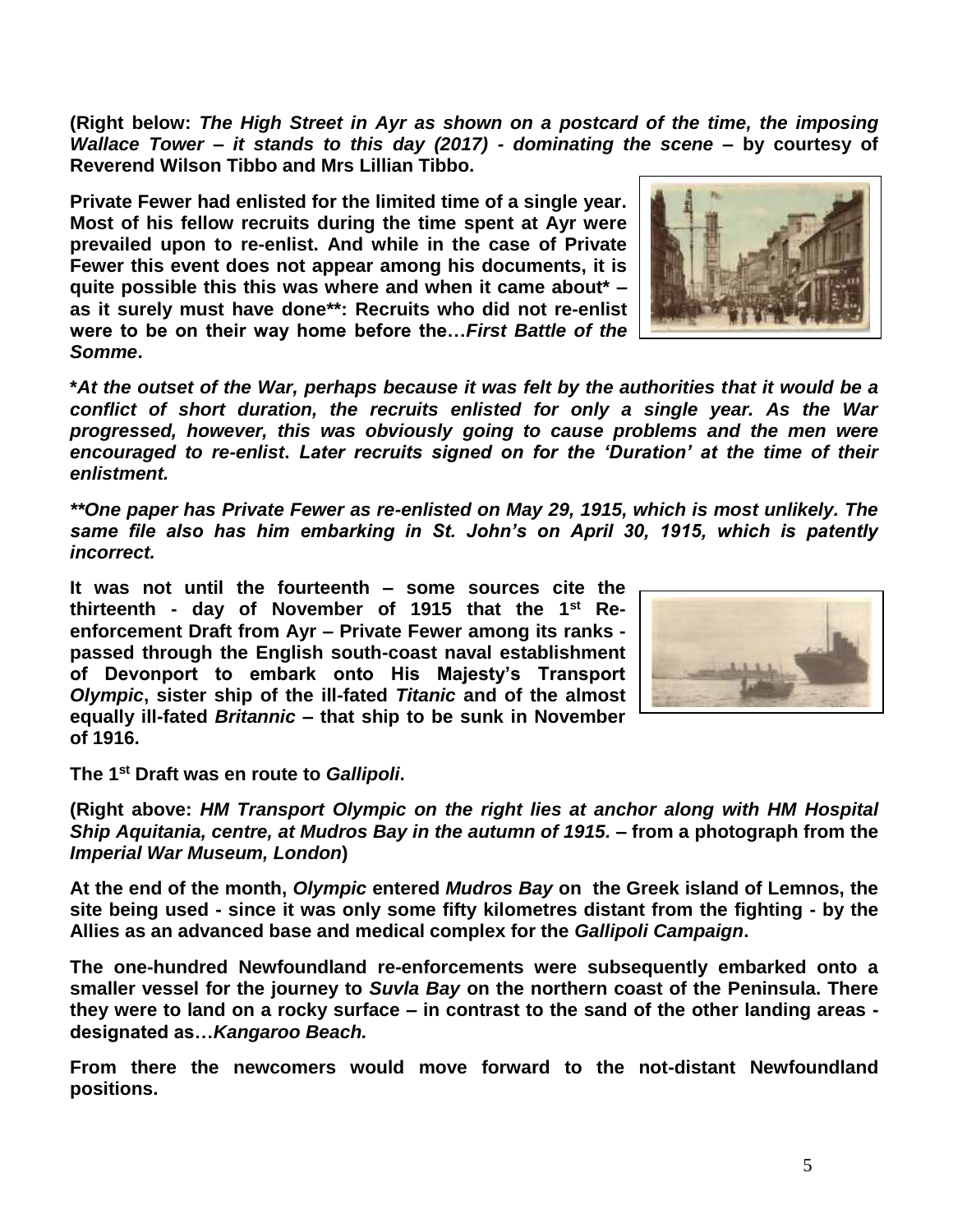**\* \* \* \* \***

**In the mean-time, while Private Fewer had been accustoming himself to life at the new Regimental Depot, the personnel of the 1st Battalion, Newfoundland Regiment, at Camp Aldershot were to be preparing themselves for the voyage to the other end of the Mediterranean Sea.**

**(Right above:** *Some of the personnel of 'A', 'B', 'C' and 'D' Companies of the 1st Battalion of the Newfoundland Regiment at Aldershot in August of 1915, prior to its departure to 'active service' on the Gallipoli Peninsula* **– from** *The Fighting Newfoundlander* **by Col. G.W.L. Nicholson, C.D.)**

**(Right:** *The image of Megantic, here in her peace-time colours of a 'White Star Line' vessel, is from the Old Ship Picture Galleries web-site***.)**

**On August 20, 1915, the Newfoundland Battalion had embarked in the Royal Navy Harbour of Devonport onto the requisitioned passenger-liner** *Megantic* **for passage to the Middle East and to the fighting against the Turks. There, a month later – having spent some two weeks billeted in British barracks in the vicinity of the Egyptian capital, Cairo - on September 20, the 1st Battalion was to land at** *Suvla Bay* **on the**  *Gallipoli Peninsula***.**

**(Right above:** *Kangaroo Beach, where the officers and men of the 1st Battalion, Newfoundland Regiment, landed on the night of September 19-20, 1915, is to be seen in the distance at the far end of Suvla Bay. The remains of a landing-craft are still clearly visible in the foreground on 'A' Beach***. – photograph taken in 2011)**

**(Right adjacent:** *Newfoundland troops on board a troop-ship anchored at Mudros: either Megantic on August 29, Ausonia on September 18, or Prince Abbas on September 19 – Whichever the case, they were yet to land on Gallipoli***. – from Provincial Archives)**

**(Right:** *A century later, the area, little changed from those faroff days, of the Newfoundland positions at Suvla Bay, and where the 1st Battalion of the Newfoundland Regiment was to serve during the autumn of 1915* **– photograph from 2011)**

**When the Newfoundlanders had landed from their transport ship at** *Suvla Bay* **on that September night of 1915 they were to disembark into a campaign that was already on the threshold of collapse.**







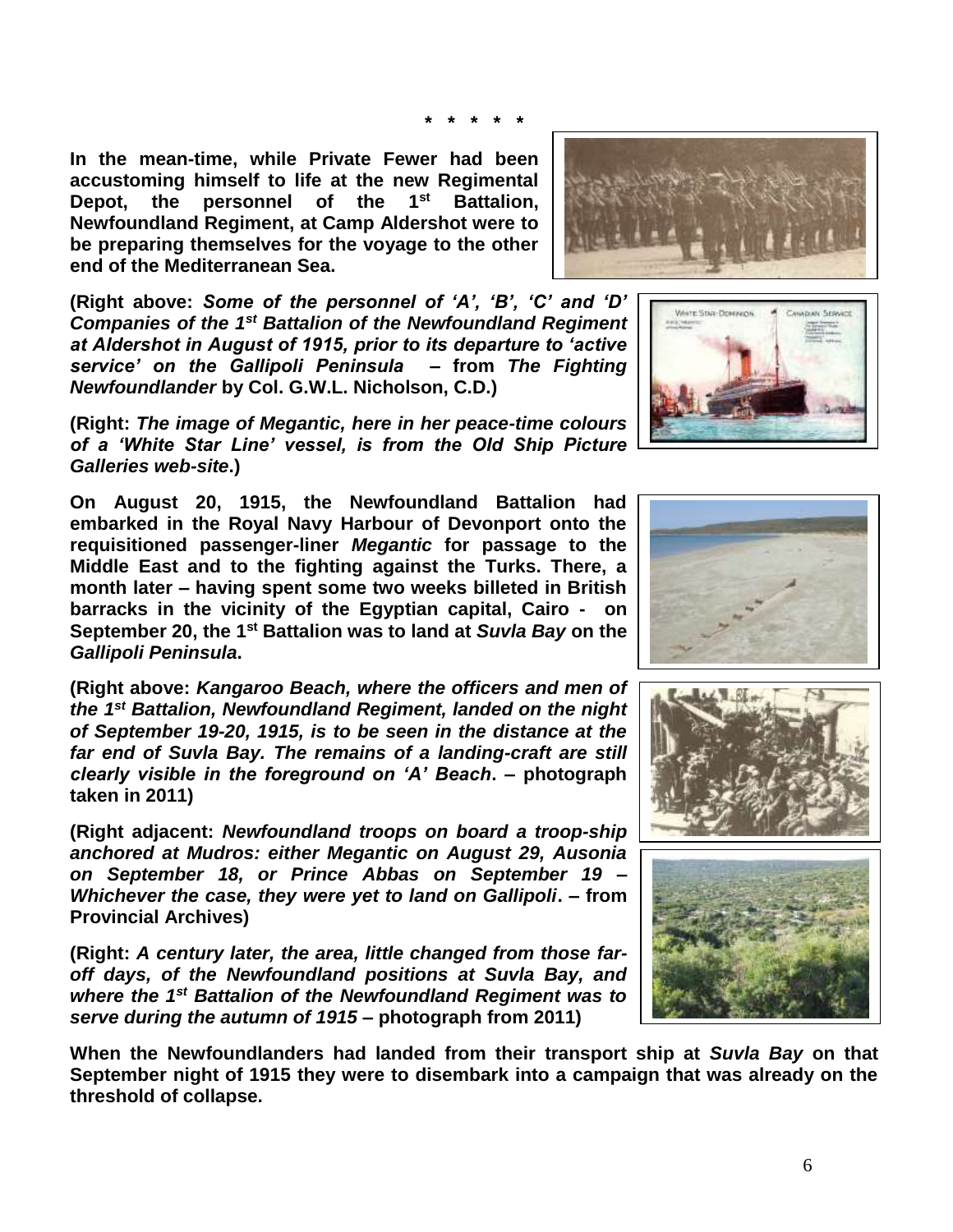**Not only in the area where the Newfoundland Battalion was to serve but, even ever since the very first days of the operation in April of 1915, the entire** *Gallipoli Campaign,* **including the operation at** *Suvla Bay,* **had been proving to be little more than a debacle:** 

**(Right:** *No-Man's-Land at Suvla Bay as seen from the Newfoundland positions* **– from** *Provincial Archives***)**

**Flies, dust, disease, the frost-bite and the floods – and of course the casualties inflicted by an enemy who was to fight a great deal better than the British High Command\* had ever anticipated – were eventually to overwhelm the British-led forces and those of their allies, the French, and it would finally be decided to abandon not only** *Suvla Bay* **but the entire** *Gallipoli* **venture.**

*\*Many of the commanders chosen were second-rate, had been brought out of retirement, and had little idea of how to fight – let alone of how to win. One of the generals at Suvla, apparently, had handed in his resignation during the Campaign and had just gone home.*

**(Right above:** *An un-identified Newfoundland soldier in the trenches at Suvla Bay –* **from**  *Provincial Archives***)**

**(Right:** *This is Anzac Bay in the fore-ground with the Salt Lake in the centre further away. The bottom of Suvla Bay is just to be seen on the left and adjacent to the Salt Lake, and further away again. The hills in the distance and the ones from which this photograph was taken were held by the Turks and formed a horse-shoe around the plain surrounding the Salt Lake which was where the British and Newfoundlanders were stationed***. – photograph from 2011)**

**November 26 of 1915 had seen perhaps the nadir of the Newfoundland Battalion's fortunes at Gallipoli; there was to be a freak rain-, snow- and ice-storm strike the** *Suvla Bay* **area and the subsequent floods had wreaked havoc amongst the forces of both sides. For several days, survival rather than the enemy was to be the priority.**

**There were to be many casualties on both sides, some of them, surprised by the sudden inundation of their positions, fatalities who had drowned in their trenches – although no Newfoundlanders were to be among that number. Numerous, however, had been those afflicted by trench-foot and by frost-bite.**

**This then had been the situation into which the one-hundred re-enforcements of the 1st Draft from Scotland were to step when they had set foot on the sand and stone – mostly the latter – of** *Kangaroo Beach* **on December 1 of 1915.**

**\* \* \* \* \***





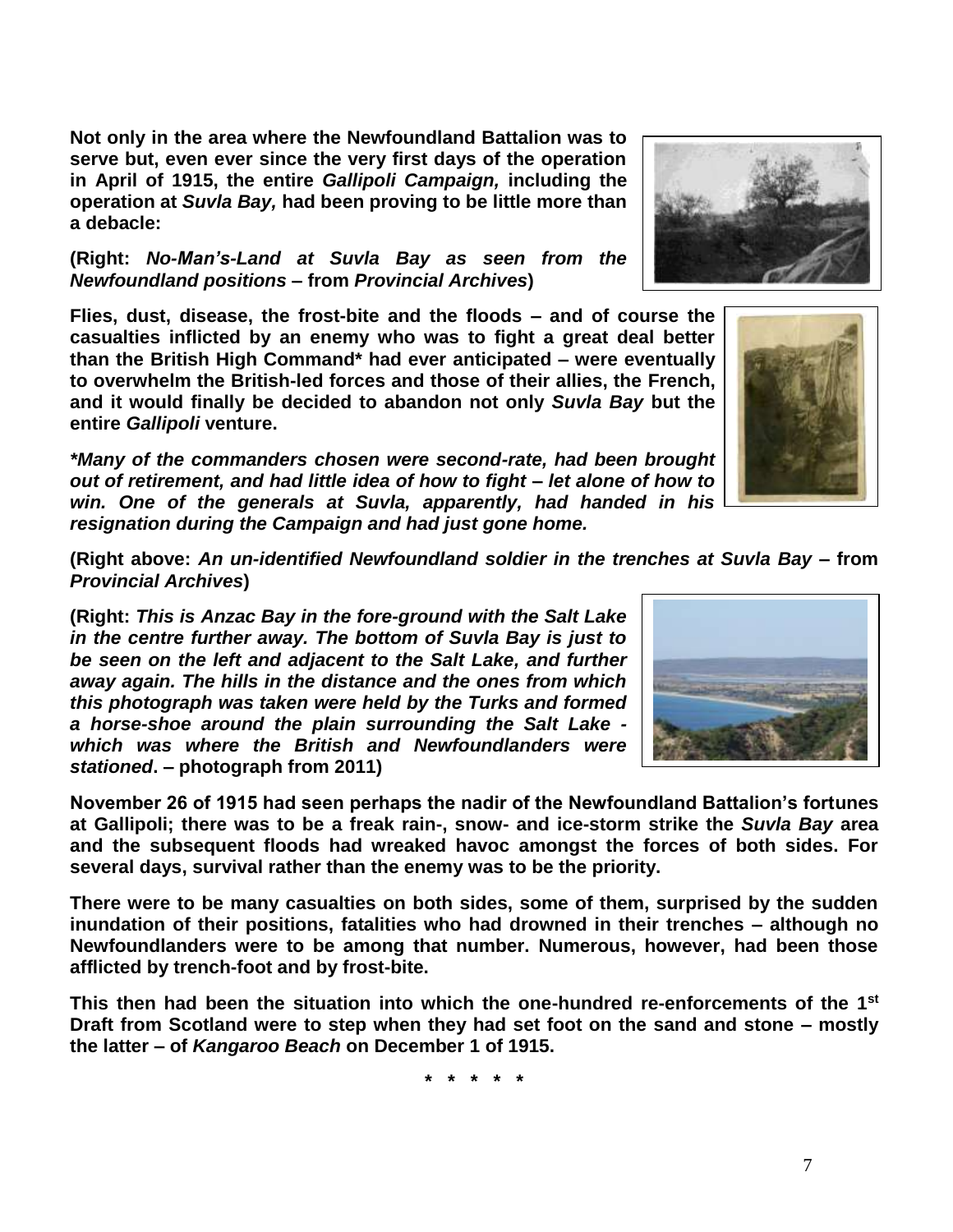**In the days following the dis-embarkation of the 1st Re-enforcement Draft, the situation of the British - and thus of the Newfoundlanders - was daily becoming more and more untenable; thus on the night of December 19-20, the British had abandoned the entire area of** *Suvla Bay* **– the Newfoundlanders, the only non-British unit to serve there, to form a part of the rear-guard. Some of the Battalion personnel had been evacuated to the nearby island of Imbros, some to Lemnos, further away, but in neither case was the respite to be of a long duration; the 1st Battalion was to be transferred only two days later to the area of**  *Cape Helles***, on the western tip of the…***Gallipoli Peninsula***.**

**(Right:** *Cape Helles as seen from the Turkish positions on the misnamed Achi Baba, positions which were never breached: The Newfoundland positions were to the right-hand side of the picture***. – photograph from 2011)**

**The British, Indian and** *Anzac* **forces – the Australian and New Zealand Army Corps was also to serve at** *Gallipoli* **– had now only been marking time until a complete withdrawal of the**  *Peninsula* **could be undertaken.** 

**This final operation would take place on the night of January 8-9, the Newfoundland Battalion to furnish part of the British rear-guard on this second occasion also.**

**(Right:** *'W' Beach at Cape Helles as it was only days before the final British evacuation* **– from** *Illustration***)**

*\*Lieutenant Owen Steele of St. John's, Newfoundland, is cited as having been the last soldier of the Mediterranean Expeditionary Force to step into the final small boat to sail from the Gallipoli Peninsula.*

**(Right:** *'W' Beach almost a century after its abandonment by British forces in that January of 1916 and by the Newfoundlanders who were to be the last soldiers off the beach***:** *Vestiges of the wharves in the black-and-white picture are still to be seen.* **– photograph from 2011)**

**Immediately after the British evacuation of the** *Gallipoli Peninsula***, the Newfoundland unit had been ordered to the Egyptian port-city of Alexandria. On January 14, the Australian Expeditionary Force Transport** *Nestor* **had arrived there with the 1st Battalion on board. The vessel was to sail just after mid-day on the 16th, on its way southwards down the Suez Canal to Port Suez where she arrived on the morrow and where the Newfoundlanders landed and marched to their encampment.**

**There they were to await further orders since, at the time, the subsequent destination of the British 29th Division had yet to be decided\*.**







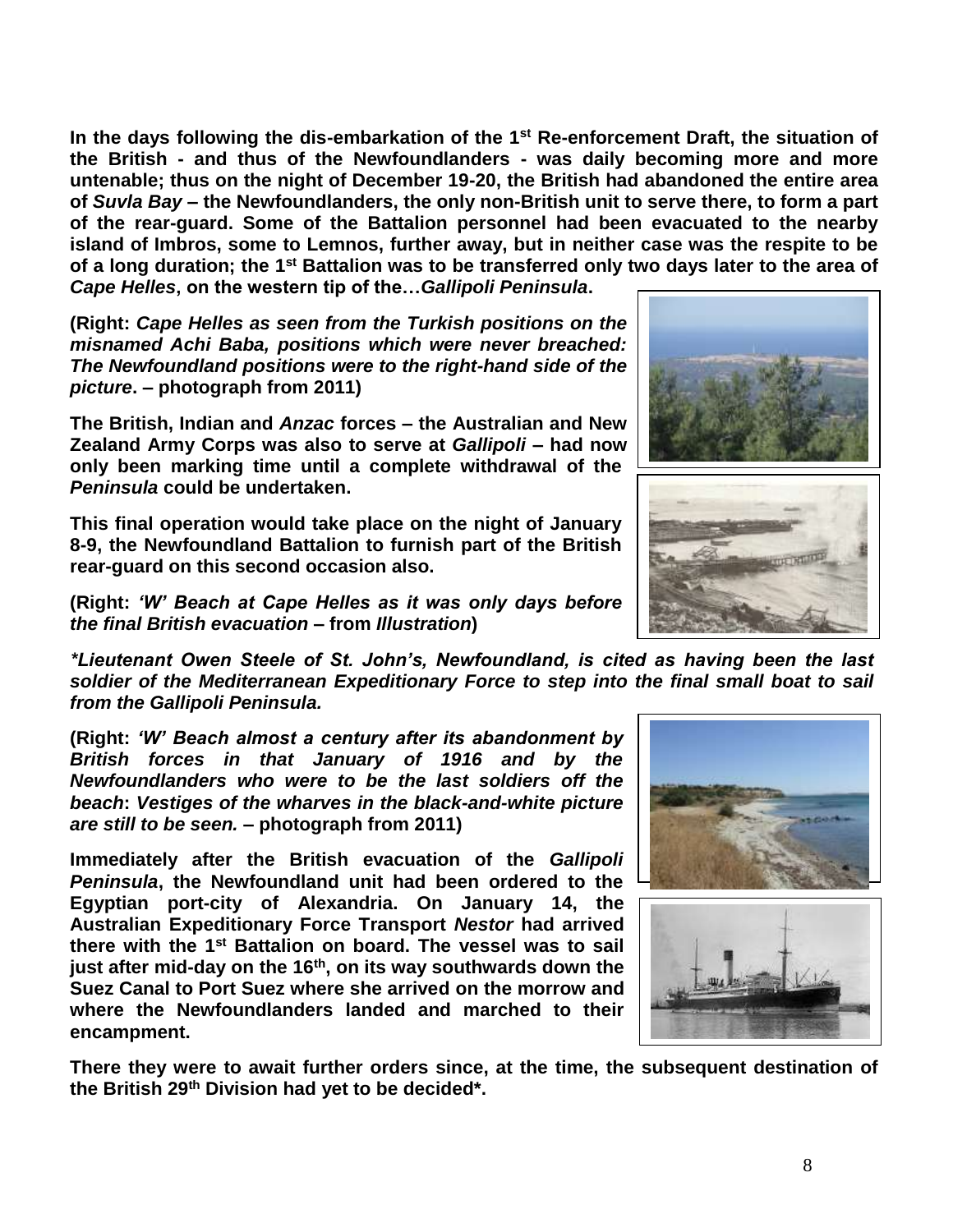**(Preceding page:** *The photograph of the Blue Funnel Line vessel 'Nestor' is from the Shipspotting.com web-site. The vessel was launched and fitted in 1912-1913 and was to serve much of her commercial life until 1950 plying the routes between Britain and Australia. During the Great War she served mainly in the transport of Australian troops and was requisitioned once again in 1940 for government service in the Second World War. In 1950 she was broken up***.)**

*\*Bulgaria had entered the conflict on the side of the Central Powers, and Salonika was already becoming a theatre of war.*

**(Right:** *The British destroy their supplies during the final evacuation of the Gallipoli Peninsula. The men of the 1st Battalion of the Newfoundland Regiment were among the last to leave on two occasions, at both Suvla Bay and Cape Helles***. – photograph taken from the battleship** *Cornwallis* **from**  *Illustration***)**

**(Right below:** *Port Tewfiq at the south end of the Suez Canal just prior to the Great War* **– from a vintage post-card)**

**After that two-month interim spent in the vicinity of Port Suez the almost six-hundred officers and** *other ranks* **of the 1st Battalion were to board His Majesty's Transport** *Alaunia* **at Port Tewfiq, on March 14 to begin the voyage through the**  *Suez Canal* **en route to France.** 

**The Newfoundlanders would disembark eight days afterwards in the Mediterranean portcity of Marseille, on March 22.**

**(Right:** *British troops march through the port area of the French city of Marseille***. – from a vintage post-card)**

**Some three days after the unit's disembarkation on March 22, the Newfoundland Battalion's train was to find its way to the small provincial town of Pont-Rémy, a thousand kilometres to the north of Marseille. It had been a cold, miserable journey, the blankets provided for the troops having inexcusably travelled unused in a separate wagon.**

**Having de-trained at the local station at two o'clock in the morning, the Newfoundlanders were now still to endure the long, dark march ahead of them before they would reach their billets at Buigny l'Abbé.**

**It is doubtful if many of those tired soldiers were to pay much attention to the slow-moving stream flowing under the bridge over which they had then marched on their way from the station. But some three months later** *the Somme* **was to become a part of their history.**







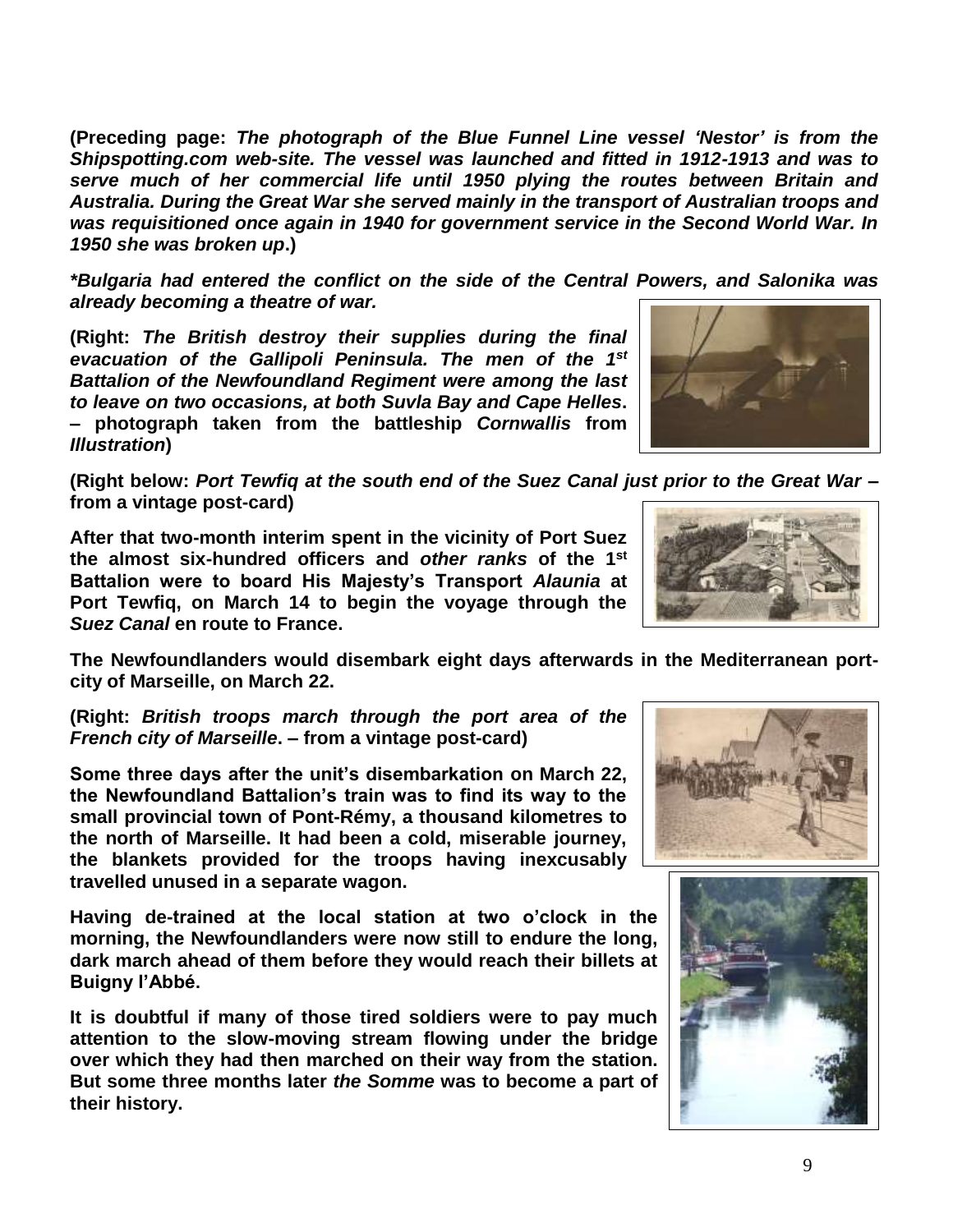**(Preceding page:** *A languid River Somme as seen from the bridge at Pont-Rémy* **– photograph from 2010)**

**On April 13, the 1st Battalion had subsequently marched into the village of Englebelmer – perhaps some fifty kilometres in all from Pont-Rémy - where it would be billeted, would receive re-enforcements from Scotland via Rouen and, in two days' time, would be introduced into the communication trenches of the** *Western Front.*

**Just days following the Newfoundland Battalion's arrival on the** *Western Front***, two of the four Companies – 'A', and 'B' – were to take over several support positions from a British unit\* before the entire Newfoundland unit was to then be ordered to move further up for the first time into forward positions on April 22.**

*\*It should be said that the Newfoundland Battalion and two-hundred men of the Bermuda Rifles who were serving at the time in the 2nd Lincolnshire Regiment Battalion, were then the only units at the Somme from outside the British Isles - true also on the day of the attack on July 1.*

**(Right below:** *A part of the re-constructed trench system to be found in the Newfoundland Memorial Park at Beaumont-Hamel* **– photograph from 2009(?))**

**Having then been withdrawn at the end of that April to the areas of Mailly-Maillet and Louvencourt where they would be based for the next two months, the Newfoundlanders were soon to be preparing for the upcoming British campaign of that summer, to be fought on the ground named for the languid, meandering river,** *the Somme***, that flowed – and still** 

**If there is one name and date in Newfoundland history which is etched in the collective once-national memory, it is that of Beaumont-Hamel on July 1 of 1916; and if any numbers are remembered, they are those of the eight-hundred who went**  *over the top* **in the third wave of the attack on that morning, and of the sixty-eight unwounded present at muster some twenty-four hours later\*.**

**does so today – through the region.** 

**(Right above:** *Beaumont-Hamel: Looking from the British lines down the hill to Y Ravine Cemetery which today stands atop part of the German front-line defences: The Danger Tree is to the right in the photograph***. – photograph taken in 2009)**

**(Right:** *A view of Hawthorn Ridge Cemetery Number 2 in the Newfoundland Memorial Park at Beaumont-Hamel* **– photograph from 2009(?))**



**(continued)**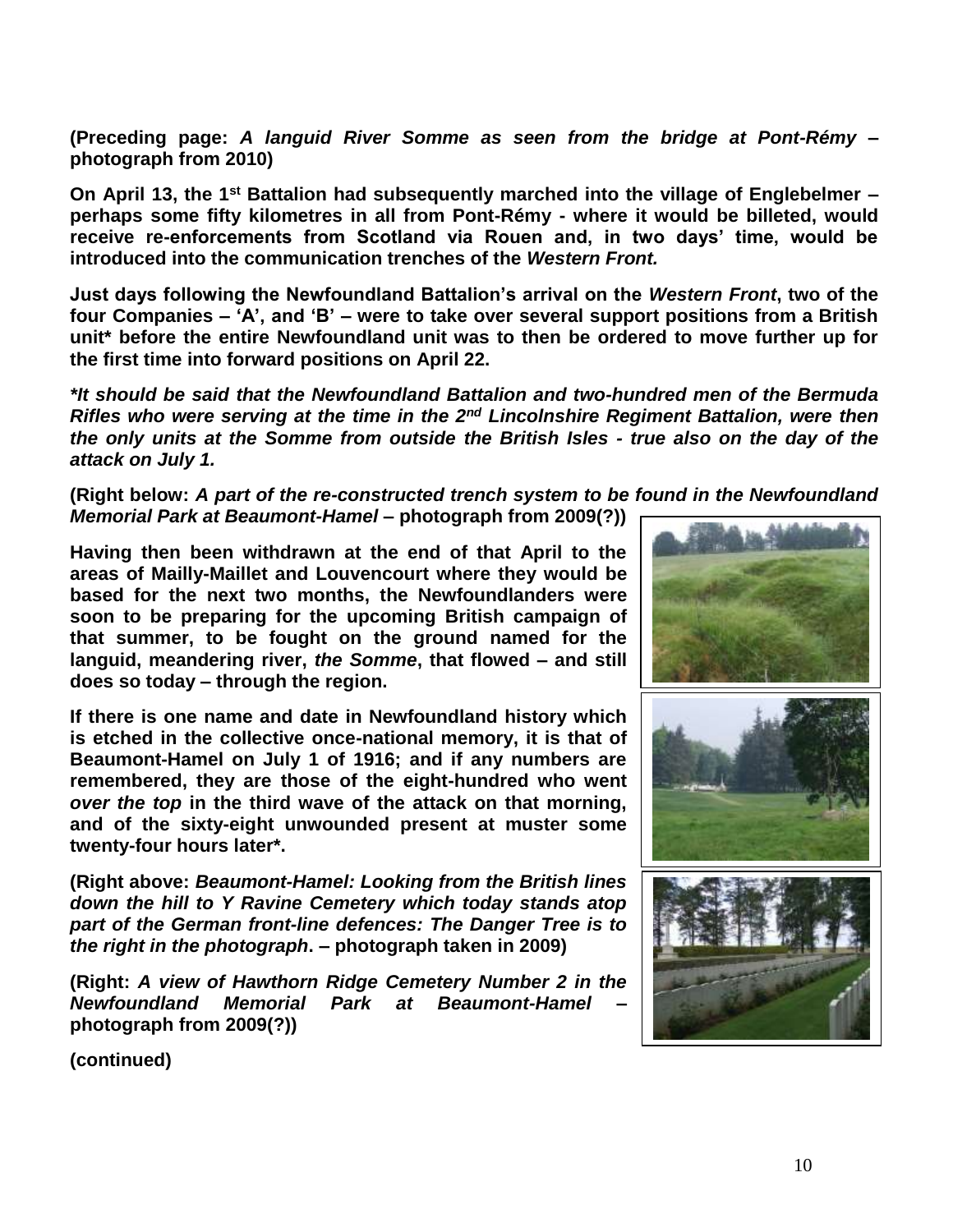*\*Perhaps ironically, the majority of the Battalion's casualties was to be incurred during the advance from the third line of British trenches to the first line from where the attack proper was to be made, and while struggling through British wire laid to protect the British positions from any German attack.*

**There are other numbers of course: the fiftyseven thousand British casualties incurred in four hours on that same morning of which nineteen-thousand were recorded as having been** *killed in action* **or** *died of wounds***.** 

**It was to be the largest disaster** *ever* **in the annals of the British Army…and, perhaps just as depressing, the butchery of** *the Somme* **was to continue for four and a half months.**



**(Right above:** *Beaumont-Hamel is a commune, not a village* **– photographs from 2010 and 2015)**

*In fact, Beaumont-Hamel was a commune – it still exists today – at the time comprising two communities: Beaumont, a village on the German side of the lines, and Hamel which was behind those of the British. No-Man's-Land, on which the Newfoundland Memorial Park lies partially today, was on land that separated Beaumont from Hamel.* 

**(Right:** *A grim, grainy image purporting to be Newfoundland dead awaiting burial after Beaumont-Hamel –* **from…?)**

**The son of William Fewer, labourer – to whom he had allotted a daily allowance of seventy cents from his pay - and of Ellen Fewer (née** *Lannon***, deceased in childbirth May 16, 1896) of Placentia, he was also brother to Philomena-Mary, Anne-Frances-Joseph, Martha-Mary, John-Thomas, Mary-Ellen and Walter-George.** 

**(Right:** *The sacrifice of Private Fewer is honoured on the Grand Falls War Memorial***… – photograph from 2010)**

**Private Fewer was reported by a Reverend C. Mayne of the 86th Brigade as having been** *killed in action* **at Beaumont-Hamel on July 1, 1916, while serving with 'D' Company during the fighting of the first day of** *the Somme***.** 

**He was buried on that same day by the Reverend C. Mayne and/ or by the Reverend H.S. Reid attached to the British 87th Infantry Brigade.**



**(continued)**